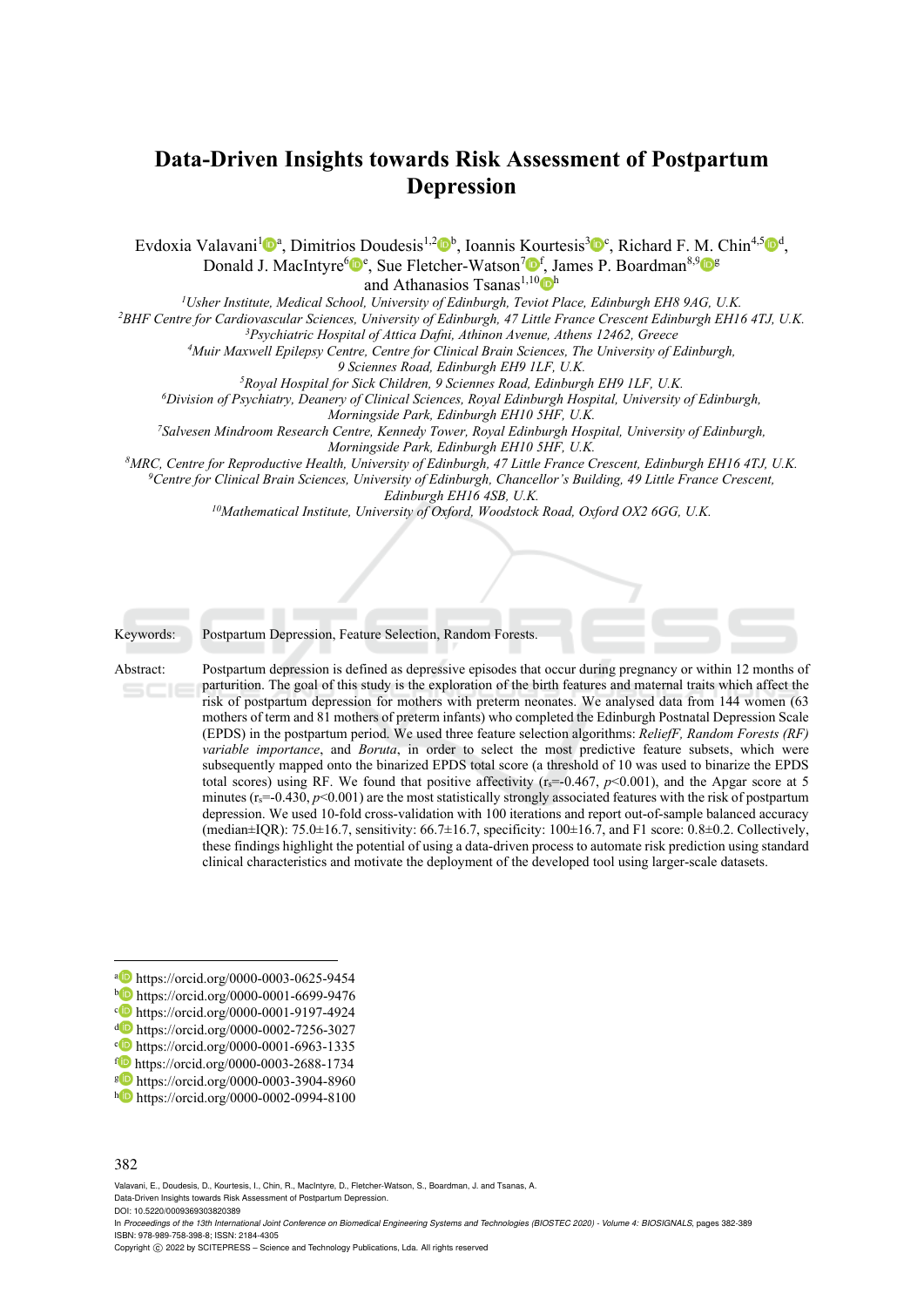### **1 INTRODUCTION**

Non-psychotic mental disorders are common during pregnancy and the postpartum period, and have a negative impact on the mother and her offspring (Howard *et al.*, 2014). Postpartum depression is defined by the American Psychiatric Association's Diagnostic and Statistical Manual, Fifth Edition (DSM-5) as a major depressive episode that occurs either during pregnancy or within 4 weeks of parturition (APA, 2013). In practice, it is operationalised as depressive episodes occurring within 6 to 12 months of delivery (Committee on Obstetric Practice, 2015). Postnatal non-psychotic depression affects approximately 3-6% of women during pregnancy or in the postnatal period (APA, 2013).

Clinical manifestations include despondency, emotional lability, tearfulness, feelings of guilt, anhedonia, low energy, loss of appetite, poor sleep, poor concentration and memory, fatigue, irritability, as well as feelings of being incapable of looking after the offspring (Stewart, 2005). It is also common for some women to report suicidal ideation (Martini *et al.*, 2019). Many studies have shown that mothers' perinatal depressive symptoms can negatively affect the social, emotional, and cognitive developmental outcomes of their offspring (Letourneau *et al.*, 2019).

Risk factors for postpartum depression include previous history of mental health disorders such as depression and anxiety, negative feelings towards the current birth, low self-esteem regarding the parental role, and positive history of sexual abuse (Ghaedrahmati *et al.*, 2017). Risky pregnancy, emergency caesarean section, complications and long hospitalization also seem to have a negative impact on mothers' mental health, whereas breastfeeding is associated with lower risk of depression. Furthermore, studies have shown a positive correlation between young age during pregnancy, metabolism disorders, reduced serotonin, oxytocin, oestrogen levels and postnatal depressed mood (Ghaedrahmati *et al.*, 2017). Finally, lack of emotional and financial support, unemployment and low socioeconomic status, sexual and domestic violence during the prenatal period, sleeping disorders, as well as habits such as smoking, low physical activity and unhealthy diet can potentially increase the risk of postpartum mood disorders (Ghaedrahmati *et al.*, 2017).

Early detection of postpartum depression is alarmingly low (Moraes *et al.*, 2017). One standard widely used clinical metric which is a validated screening tool for postpartum depression is the Edinburgh Postnatal Depression Scale (EPDS) (Cox, Holden and Sagovsky, 1987). It consists of ten items which assess symptoms of depression such as anxiety, low energy, sleep disorders, and suicidal thoughts. The scale shows how the mother has felt over the preceding week. Total scores of ten or more indicate possible depression of varying severity. The EPDS may be used within eight weeks postpartum and it can also be used as a depression screening tool during pregnancy (Cox, Holden and Sagovsky, 1987). According to a systematic review of validation studies of the EPDS conducted by Gibson et al. 2009, when using a cut-off point of 10, the sensitivity of the EPDS for detecting postpartum depression ranged from 59 to 100%, and the specificity ranged from 44 to 97% (Gibson *et al.*, 2009).

The aim of this study is to explore the birth features and maternal traits that affect the risk of postpartum depression for mothers and build a statistical learning model in order to predict the risk of postpartum depression for mothers who have given birth to preterm neonates.

### **2 DATA**

The study used data that comes from a longitudinal study conducted at the Royal Infirmary of Edinburgh which investigates the impact of preterm birth on long-term outcomes (https://theirworld.org). A total of 144 women completed the EPDS during the first month following childbirth, of whom 63 had term born neonates, and 81 had preterm neonates. We analysed data comprising demographic characteristics, infants' characteristics (i.e. gestational age, birthweight, occipitofrontal circumference, Apgar score), morbidities, and complications that occur during the neonatal period, socioeconomic status, and data derived from questionnaires which assess characteristics of temperament (Adult Temperament Questionnaire, short form), intelligence (National Adult Reading Test), and risk of postpartum depression (Edinburgh Postnatal Depression Scale). Socioeconomic status of the family was determined using the Scottish Index of Multiple Deprivation 2016. Table 1 presents the demographic characteristics of the mothers.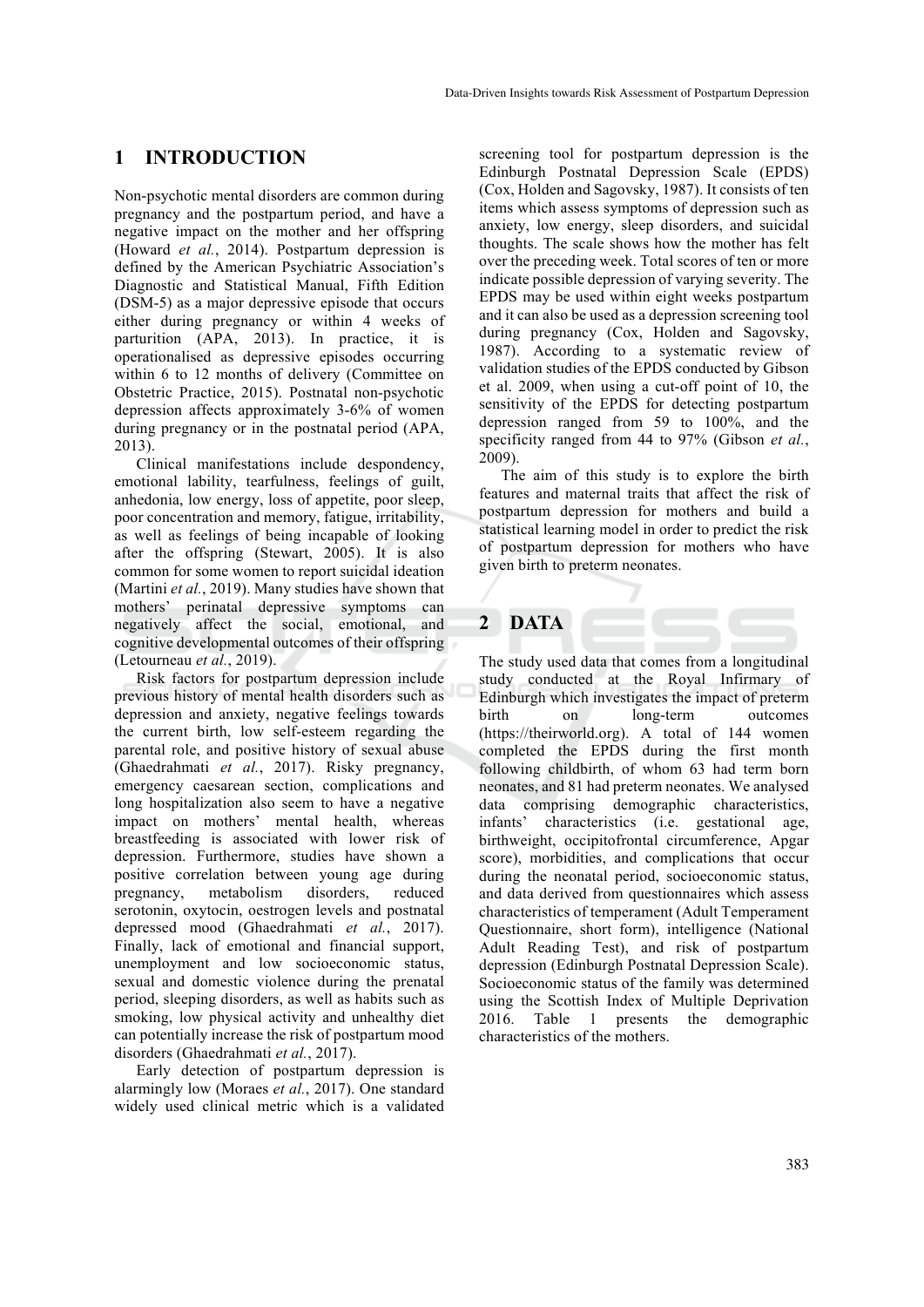|                      | Mothers with      | Mothers with      |
|----------------------|-------------------|-------------------|
| Characteristic       | term born         | preterm           |
|                      | neonates          | neonates          |
|                      | $(n=63)$          | $(n=81)$          |
| Age (years)          | $34 \pm 7$        | $31 \pm 7$        |
| Ethnicity            |                   |                   |
| Any White            | 54 (91)           | 73 (93)           |
| Asian                | 2(4)              | 4(5)              |
| <b>Black</b>         | 0(0)              | 1(1)              |
| Mixed                | 2(3)              | 1(1)              |
| Other                | 1(2)              | 0(0)              |
| Education            |                   |                   |
| None                 | 0(0)              | 2(3)              |
| 1-4 GCSE             | 1(2)              | 4(6)              |
| $\geq$ 5 GCSE        | 2(3)              | 5(7)              |
| A Levels/Highers     | 2(3)              | 9(12)             |
| College              | 4(7)              | 17(24)            |
| University           | 27(47)            | 22(31)            |
| Postgraduate degree  | 22 (38)           | 13(18)            |
| <b>SIMD</b> Quintile |                   |                   |
| 1                    | 3(5)              | 10(13)            |
| $\overline{2}$       | 8(13)             | 22(28)            |
| $\overline{3}$       | 11(17)            | 12(15)            |
| $\overline{4}$       | 17(27)            | 18(23)            |
| $\overline{5}$       | 24(38)            | 16(21)            |
| Full IQ              | $122.74 \pm 4.96$ | $121.10 \pm 7.43$ |
| <b>BMI</b>           | $24.7 \pm 6.6$    | $26.2 \pm 7.28$   |
| Gestation (weeks)    | $39.56 \pm 1.42$  | $29.84 \pm 2.72$  |

Table 1: Demographic characteristics of the mothers who completed the EPDS in the postpartum period.

Variables are presented in the form median  $\pm$  IQR or number (%). Education refers to the highest educational level attained. GCSE stands for General Certificate of Secondary Education. SIMD stands for Scottish Index of Multiple Deprivation. IQ stands for Intelligence Quotient. BMI stands for Body Mass Index.

### **3 METHODS**

We used the standard clinical cut-off of 10 (Cox, Holden and Sagovsky, 1987) to binarize the EPDS total scores; scores lower than 10 were classified as "low risk for postpartum depression", and scores equal to or higher than 10 were classified as "high risk for postpartum depression". We aimed to build a statistical model in order to estimate whether scores would be above or below the clinical threshold (i.e. this is a binary classification task).

#### **3.1 Preliminary Statistical Analysis**

We used the *Mann – Whitney rank sum test* (Mann and Whitney, 1947) to test whether the difference

between the medians of the EPDS total score of mothers with term born neonates and mothers with preterm neonates is zero. The level of significance associated with the null hypothesis was set at  $\alpha$  = 0.05.

In order to quantify the strength of the association between two variables, we computed the *Spearman's rank correlation coefficient* which is effective in quantifying general monotonic relationships (Schober, Boer and Schwarte, 2018). There is no universal guideline to determine when a bivariate relationship is statistically strong; it depends on the application (Cohen *et al.*, 2002). In this study, we consider that an absolute value of a correlation coefficient  $> 0.3$  corresponds to a statistically strong association, in accordance to similar studies in clinical contexts (Meyer *et al.*, 2001; Tsanas, Little and McSharry, 2013).

### **3.2 Feature Selection**

A problem that often arises when we analyse high dimensional data is the *curse of dimensionality* (Bellman, 1966); given that there is only a finite number of available samples, as the dimensions of the feature space increase, it is difficult to adequately populate the feature space, with detrimental effects in the performance of the learners (Hastie, Tibshirani and Friedman, 2009). The number of data samples required, often grows exponentially with the number of features. Prediction performance can often be improved by reducing the number of dimensions in the feature space, a process that is called *dimensionality reduction*. Dimensionality reduction techniques can be divided into two main categories: *feature transformation* and *feature selection* (Guyon and Elisseeff, 2003).

In this study, we have compared three efficient feature selection algorithms: (a) *ReliefF* (Kononenko, 1994), (b) *Random Forests (RF) variable importance* (Hastie, Tibshirani and Friedman, 2009; James *et al.*, 2013), and (c) *Boruta* (Kursa and Rudnicki, 2010).

ReliefF is a *feature-weighting algorithm*; it assigns a 'weight' value to all features of a dataset based on how well their values distinguish between the data samples that are near to each other and thus, how useful they are in predicting the response variable. There are various feature evaluation measures that ReliefF can use. In this study, we have explored ReliefF *expRank* where k nearest instances have weight exponentially decreasing with increasing rank.

When using *RF* (Breiman, 2001), it is possible to measure the importance of each feature in predicting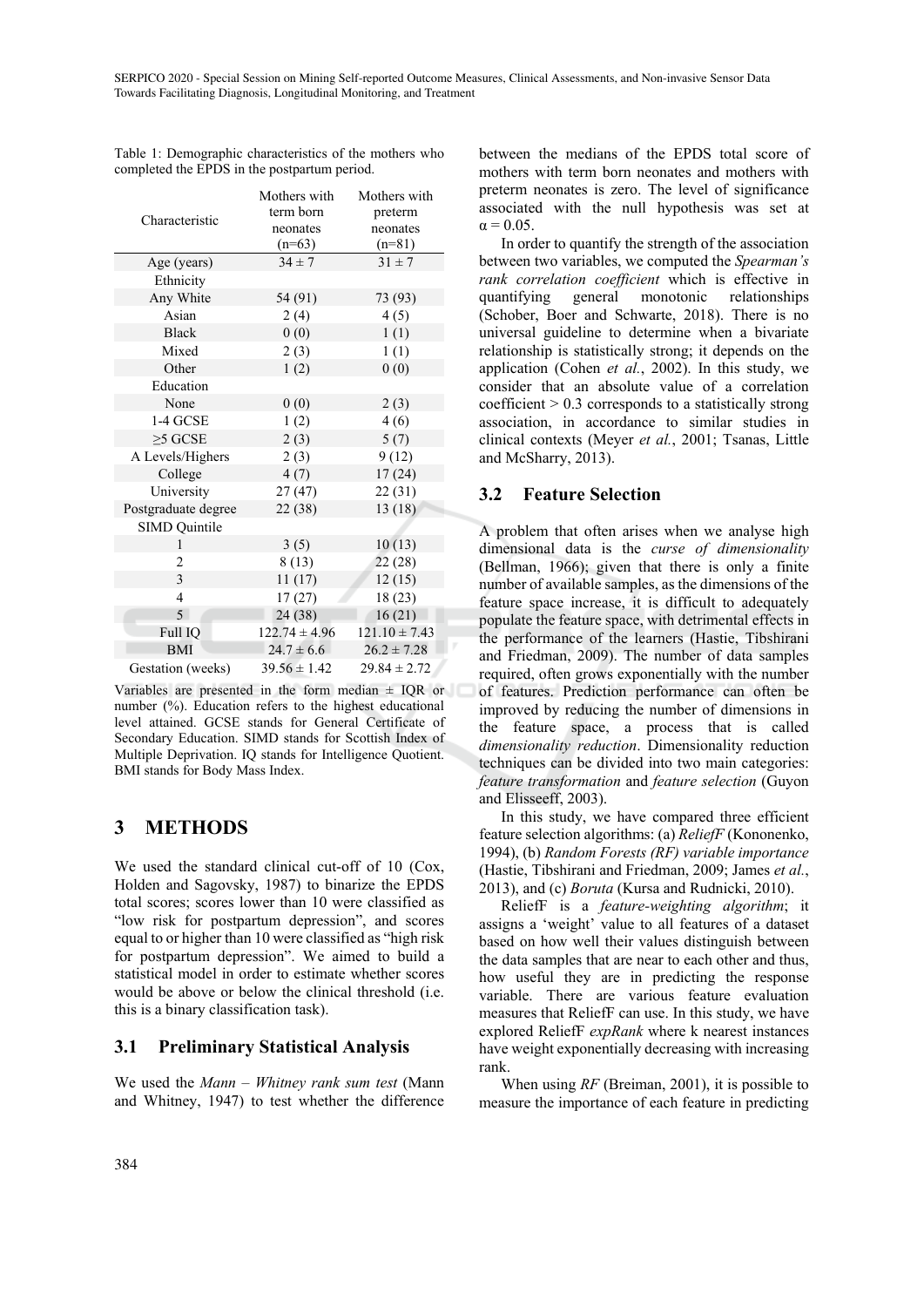the response variable. At each split in each tree, the improvement in the split – criterion is the importance measure attributed to the splitting variable and is accumulated over all the trees in the forest for each feature. In the context of classification models, we can measure the total amount that the Gini index is decreased by splits over a given feature, averaged over all trees. A large value indicates an important feature (Hastie, Tibshirani and Friedman, 2009; James *et al.*, 2013).

The Boruta algorithm is a wrapper feature selection technique built around the random forest learner that measures the importance of each feature by dividing the average loss of accuracy among all trees by the standard deviation of the accuracy loss (Kursa and Rudnicki, 2010). In other words, it uses Z score as the importance measure.

In this study, the feature subsets were selected using a Cross-Validation (CV) approach, using only the training dataset in each CV iteration. We repeated the CV process a total of 100 times. The feature selection algorithms described above aim at ranking the features of a given dataset based on their contribution towards prediction of the response variable. In order to select the final feature subset for each feature selection algorithm, we followed the process described by Tsanas et al. in 2012 (Tsanas *et al.*, 2012). In a nutshell, for a given feature selection algorithm, when using CV, at the end of each iteration, we obtain a vector of the ordered sequence of the indices of the features, where the first feature is considered to be the most important one, and the last feature corresponds to the least important one. We store these vectors in a matrix of *n* x *p* size, where *n* corresponds to the number of iterations and *p* corresponds to the number of features of a given dataset. This way, in each of the rows of the matrix we have stored the feature subset selected at the end of each iteration. Subsequently, we need to identify the feature index which has most frequently been ranked as first across all iterations, then we need to identify which feature appears most frequently as second or third and so on. In case a feature index has already been included in the final subset and is later found again as most frequent, we need to select the second most frequent and so on. Ties are resolved by including the lowest index number. In the end, we obtain a vector which consists of feature indices ordered from the most important to the least important one, for a given feature selection algorithm. These features are then used to train the learner one by one. We choose to keep the most *parsimonious* model that gives the best overall results in terms of accuracy, sensitivity, specificity, and F1 score.

#### **3.3 Mapping Selected Features to the Response**

Our ultimate goal is to estimate the function *f* which relates **X** and **y**, that is  $f(X) = y$ , where **y** is the response variable and **X** is a matrix comprising *p*  features  $X_1$ ,  $X_2$ ,  $X_3$ , ...,  $X_p$ . That is, we need a binary classifier that will use the selected features to predict the risk of postpartum depression.

Here, we used RF (Breiman, 2001) which is a widely-used statistical machine learning algorithm. RF involve fitting decision trees on bootstrapped samples of the original training data and then combining all individual trees (we used 500 trees) to create a single powerful predictive model. When building these decision trees, each time a split in a tree is considered, a random sample of *m* features is chosen as split candidates from the full set of *p* features. The split is allowed to use only one of those *m* predictors. Following the suggestion of Breiman (Breiman, 2001), we set *m* to be equal to the square root of the number of features in the training data.

#### **3.4 Classifier Validation**

We validated our model using CV, which provides an estimate of the performance of the model on new "unseen" data, provided that the new data comes from the same joint distribution as the data that was used to train the model. In this study, we used 10-fold crossvalidation and repeated the process 10 times, resulting in 100 iterations.

### **4 RESULTS**

#### **4.1 Preliminary Statistical Analysis**

Regarding mothers who had term born neonates ( $n =$ 63), the total scores of the EPDS ranged from 0 to 15, with a median score of 6. Among them, 16 mothers had a total score of 10 or above, indicating high risk of depression, while the rest scored lower than 10. With regards to the mothers who had preterm neonates ( $n = 81$ ), the total scores of the EPDS ranged from 0 to 23, with a median score of 7. Among them, 27 mothers had a total score of 10 or above, indicating high risk of depression, while the rest of the mothers scored lower than 10.

Figure 1 shows a histogram of the total scores of the EPDS for mothers with term born neonates and mothers with preterm neonates. The dashed lines represent the median scores. The p-value of the Mann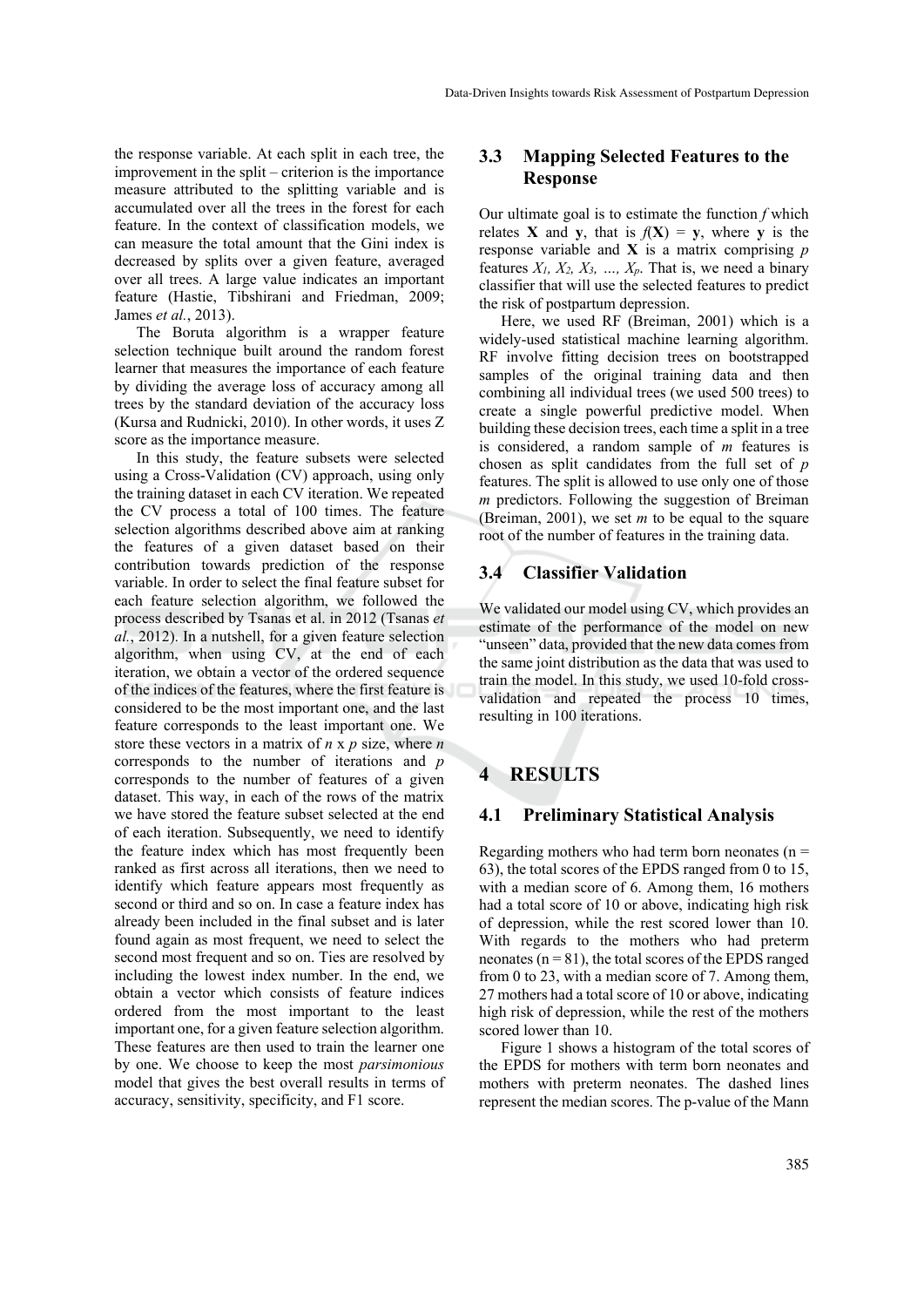– Whitney rank sum test is 0.459. At the 0.05 significance level, there is not enough evidence to reject the null hypothesis that there is no statistically significant difference in the medians of the EPDS total score between mothers who had a term born neonate and those who gave birth to preterm neonates.



Figure 1: EPDS total score histogram plot. The dashed line represents the median scores.

| Table 2: Correlation analysis for the EPDS total score of the |  |
|---------------------------------------------------------------|--|
| mothers who had preterm neonates $(n = 81)$ .                 |  |

| Feature                           | Statistical<br>association<br>(Spearman<br>correlation<br>coefficient) | Statistical<br>significance<br>$(p$ -value) |
|-----------------------------------|------------------------------------------------------------------------|---------------------------------------------|
| Positive affect                   | $-0.467$                                                               | < 0.001                                     |
| Apgar 5min                        | $-0.430$                                                               | < 0.001                                     |
| Fear                              | 0.399                                                                  | < 0.01                                      |
| Extraversion                      | $-0.347$                                                               | < 0.01                                      |
| Attentional control               | $-0.339$                                                               | < 0.01                                      |
| Days of intubation                | 0.330                                                                  | < 0.01                                      |
| Days of supplemental $O2$         | 0.323                                                                  | < 0.01                                      |
| Gestation                         | $-0.318$                                                               | < 0.01                                      |
| Previous live births              | 0.309                                                                  | < 0.01                                      |
| Neutral perceptual<br>sensitivity | $-0.307$                                                               | < 0.05                                      |

Only the ten most strongly associated features with the EPDS total score are presented in the Table for brevity. Positive affect, fear, extraversion, attentional control, and neutral perceptual sensitivity are characteristics of temperament derived from the Adult Temperament Questionnaire, short form, and assessed during the first month following delivery.

Table 2 presents the ten features (out of 102) most strongly associated with the total score of the EPDS for mothers with preterm infants. The features are sorted according to the absolute value of the correlation coefficient. Positive affect, fear, extraversion, attentional control, previous live births, and neutral perceptual sensitivity are all maternal features. Apgar score at 5 minutes, total number of days of intubation, total number of days of supplemental oxygen, and gestation refer to infant features. It is interesting to note that all features exhibit statistically significant (p<0.05) correlation. These findings give some initial confidence that the binary classification task of this study may lead to accurate results.

### **4.2 Classification Stage: Mapping Features to the Thresholded EPDS Total Score for Mothers with Preterm Neonates**

Figures 2, 3 and 4 illustrate the out of sample performance of the RF as a function of the number of features selected by the different feature selection algorithms. We found that the feature size giving the best results in terms of accuracy, sensitivity, specificity, and F1 score is 13 using ReliefF expRank. Therefore, our subsequent results use the first 13 features selected by each feature selection algorithm. Table 4 presents the selected feature subsets for each feature selection algorithm. We remark that reducing



Figure 2: Comparison of out of sample median balanced accuracy results with IQR of the random forests classifier using the features selected by each of the five feature selection algorithms. These results are computed using 10 fold CV with 100 iterations. For clarity, only the first 30 steps are presented.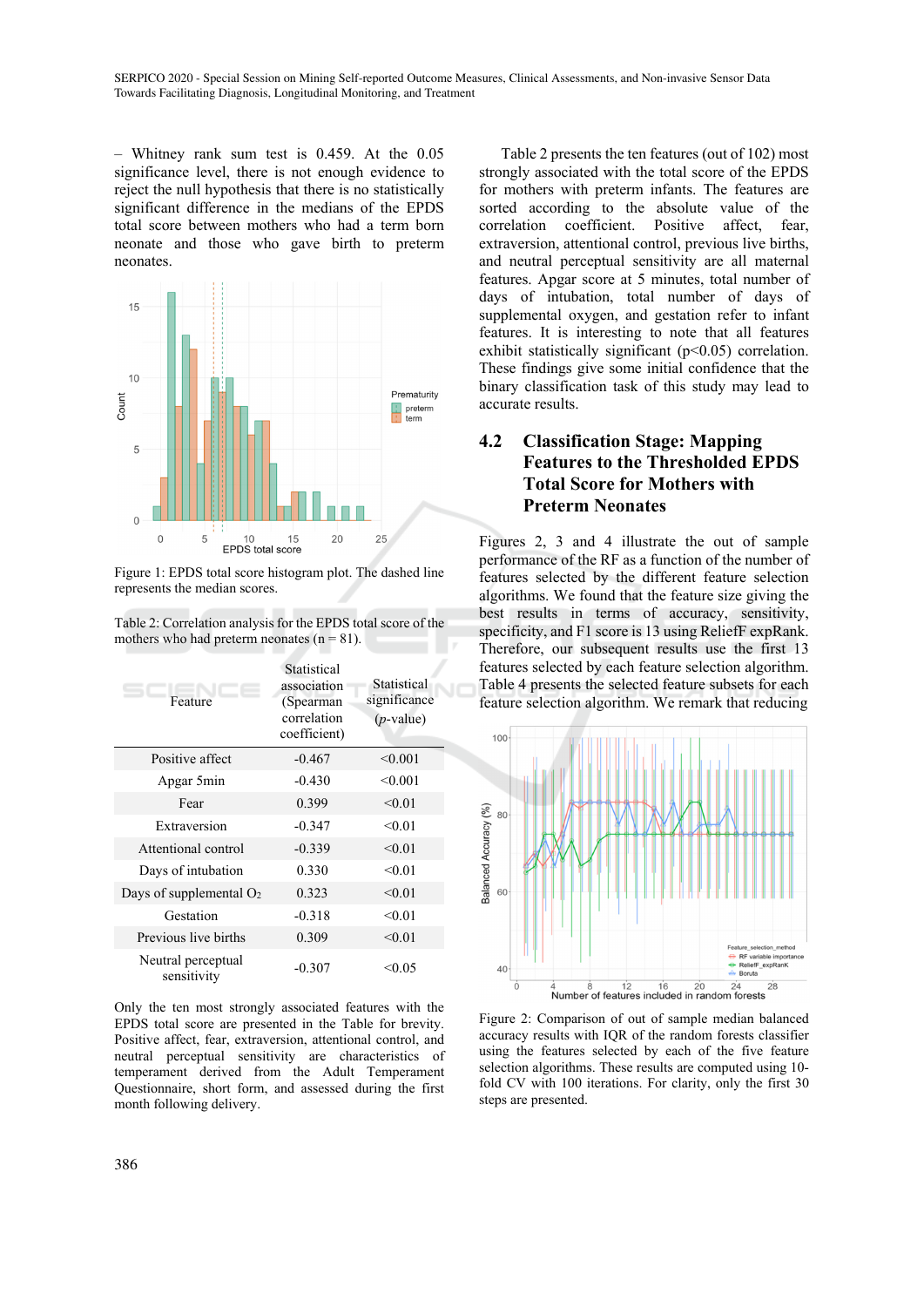the original 102 dimensions of the feature space leads to an improvement in out-of-sample performance accuracy with RF. Table 3 shows a confusion matrix of the performance of the RF when mapping the features selected by ReliefF expRank (i.e. previous live births, bronchopulmonary dysplasia, and extraversion) to the response.



Figure 3: Comparison of out of sample median sensitivity results with IQR of the random forests classifier using the features selected by each of the five feature selection algorithms. These results are computed using 10-fold CV with 100 iterations. For clarity, only the first 30 steps are presented.



Figure 4: Comparison of out of sample median specificity results with IQR of the random forests classifier using the features selected by each of the five feature selection algorithms. These results are computed using 10-fold CV with 100 iterations. For clarity, only the first 30 steps are presented.

Table 3: Confusion matrix summarizing the out-of-sample findings using 10-fold CV.

|            |                            | Reference                              |            |
|------------|----------------------------|----------------------------------------|------------|
|            |                            | High risk of Low risk of<br>depression | depression |
| Prediction | High risk of<br>depression | 165                                    | 47         |
|            | Low risk of<br>depression  | 105                                    | 493        |

Total number of entries is 810, which is derived from 81 samples x 10 iterations.

Table 4: Selected feature subsets and out-of-sample classification performance.

|             | ReliefF                              | RF variable               | Boruta                                        |
|-------------|--------------------------------------|---------------------------|-----------------------------------------------|
|             | expRanK                              | importance                |                                               |
|             | Previous live Extraversion<br>births |                           | Extraversion                                  |
|             | <b>BPD</b>                           | Positive affect           | Positive affect                               |
|             | Extraversion                         | Fear                      | Attentional<br>control                        |
|             | Maternal<br>anxiety                  | Gestation                 | Fear                                          |
|             | Days of<br>intubation                | Attentional<br>control    | Gestation                                     |
|             | Apgar score                          | Inhibitory                | Apgar score at                                |
|             | at $5 \text{ min}$                   | control                   | $5 \text{ min}$                               |
|             | Days of                              | Effortful                 | Inhibitory                                    |
|             | supplemental control                 |                           | control                                       |
|             | $\Omega$                             |                           |                                               |
|             | Effortful<br>control                 | Apgar score at<br>5 min   | Effortful<br>control                          |
|             | Inhibitory                           | Affective                 | Affective                                     |
|             | control                              | perceptual<br>sensitivity | perceptual<br>sensitivity                     |
|             | Positive<br>affect                   | mental $O2$               | Days of supple-Days of supple-<br>mental $O2$ |
|             | Feeding at<br>discharge<br>from NICU | Previous live<br>births   | Days of<br>intubation                         |
|             | <b>ROP</b>                           |                           | Negative affect Negative affect               |
|             | Maternal<br>asthma                   | Total days in<br>the NICU | Total days in<br>the NICU                     |
| Accuracy    | $75.0 \pm 16.7$                      | $83.3 \pm 18.3$           | $75.0 \pm 23.3$                               |
| Specificity | $100 \pm 16.7$                       | $100 \pm 16.7$            | $100 \pm 20.0$                                |
| Sensitivity | $66.7 \pm 16.7$                      | $66.7 \pm 50.0$           | $66.7 \pm 66.7$                               |
| F1 score    | $0.8 \pm 0.2$                        | $0.8 \pm 0.2$             | $0.8 \pm 0.2$                                 |

The selected features from each feature selection algorithm are sorted in descending order from the most important to the least important one. The last row presents the performance of the random forests classifier for each feature subset. The results are given in the form median±IQR. BPD stands for Bronchopulmonary Dysplasia. NICU stands for Newborn Intensive Care Unit. ROP stands for Retinopathy of Prematurity.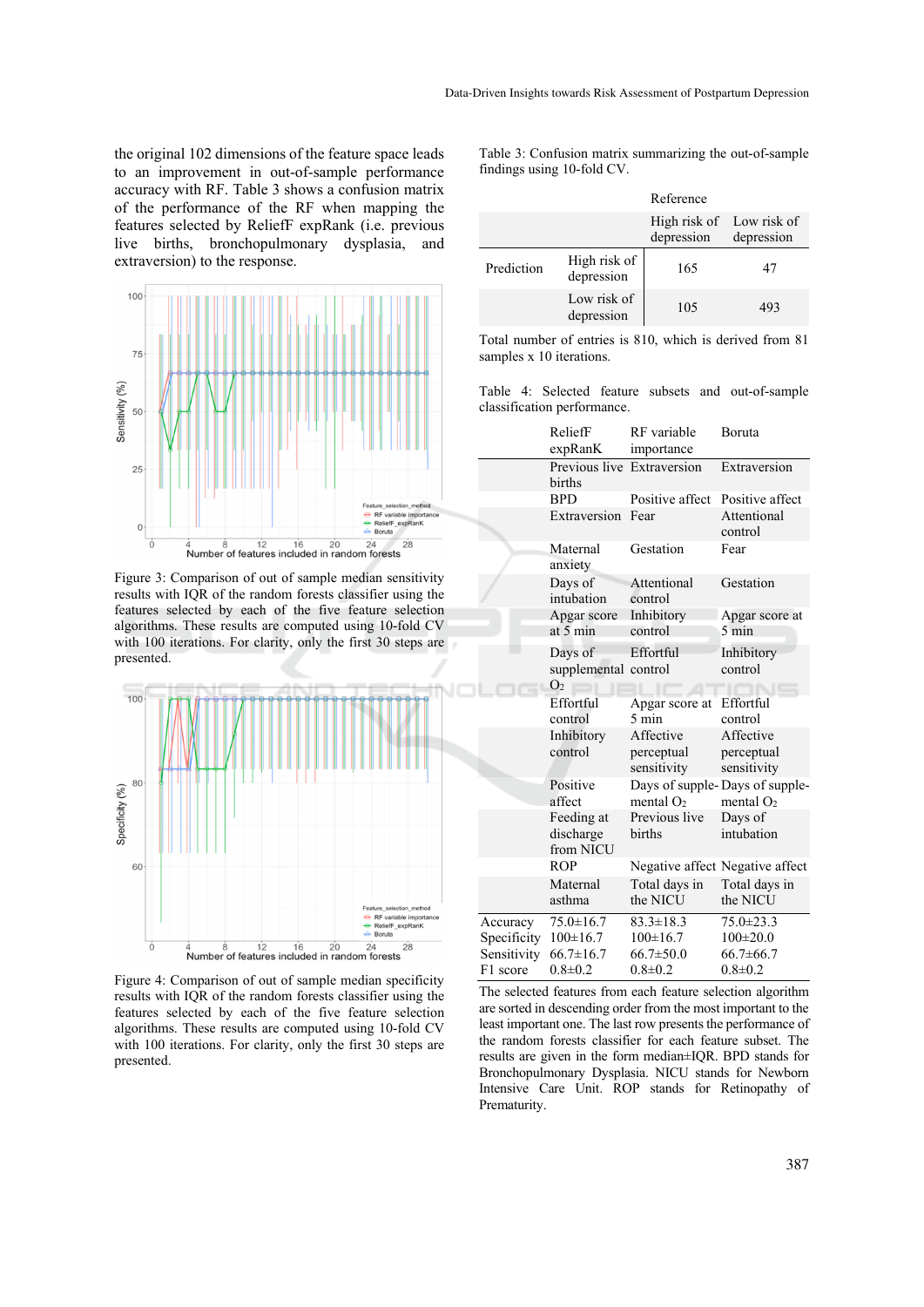## **5 DISCUSSION**

In this study, our goal has been to build a parsimonious model to determine the features that could potentially predict the risk of postpartum depression for mothers with preterm infants. To this end, we compared three different feature selection algorithms: (a) ReliefF, (b) Boruta, and (c) RF variable importance in order to derive a small feature subset which would be more informative than the original feature set. Subsequently, in order to map the selected features to the response we used RF.

We analysed data from 144 women who completed the EPDS during the postpartum period, of whom 63 have had term born neonates, and 81 have had preterm neonates. For mothers who gave birth to preterm neonates, correlation analysis revealed statistically strong correlations. At this point, we need to emphasize that interpretation of the results is tentative due to the small sample size. We found that the risk of postpartum depression is affected both by mothers' temperament, and perinatal factors. Specifically, the two most strongly associated features with risk of postpartum depression for mothers with preterm infants are positive affect  $(r_s=$ 0.467,  $p<0.001$ ), and the Apgar score at 5 minutes after birth  $(r_s=0.430, p<0.001)$ . These two features have a negative association with postpartum depression, meaning that mothers with high positive affectivity (i.e. enthusiastic, energetic, confident) have a lower risk of developing postpartum depression. A lower Apgar score at 5 minutes after birth increases the risk of postpartum depression. Here, the Apgar score might be a proxy for subsequent events, such as neonatal morbidities or days spent in the NICU. Fear, another characteristic of adult temperament assessed by the Adult Temperament Questionnaire short form, has a strong positive association with risk of postpartum depression  $(r_s=0.399, p<0.01)$ . On the other hand, extraversion (i.e. the tendency of primarily obtaining gratification from outside oneself)  $(r_s=0.347)$ , *p*<0.01), attentional control (i.e. capacity to focus and shift attention when desired)  $(r_s = 0.339, p \le 0.01)$ , and neutral sensitivity (i.e. detection of low intensity stimuli) ( $r_s = 0.307$ ,  $p < 0.05$ ) have a strong negative association with postpartum depression. Moreover, risk of postpartum depression increases with decreasing gestational age  $(r_s=0.318, p<0.01)$ . The total days of intubation  $(r_s=0.330, p<0.01)$ , as well as the total days of supplemental  $O_2(r_s=0.323, p<0.01)$ that a preterm infant requires increase the risk of postpartum depression. These two exposures are proxies of respiratory co-morbidities of preterm birth,

which may cause distress to mothers. Finally, a past history of live births is positively associated with postpartum depression  $(r_s=0.309, p<0.01)$ .

We found that the feature size giving the best results in terms of accuracy, sensitivity, specificity, and F1 score is 13 using the feature selection algorithm ReliefF expRank. The feature subset selected by the ReliefF expRank comprised past history of live births, bronchopulmonary dysplasia, extraversion, anxiety, total days of intubation and supplemental oxygen, Apgar score at 5 minutes after birth, effortful control, inhibitory control, positive affect, the infant's feeding at discharge, retinopathy of prematurity, and maternal asthma. We can conclude that extraversion, which is a characteristic of adult temperament, positive affect, as well as effortful control and inhibitory control are negatively correlated with the risk of postpartum depression. On the other hand, past history of anxiety and chronic diseases such as asthma may increase the risk of postpartum depression. Bronchopulmonary dysplasia, and retinopathy of prematurity are diseases that can result in significant morbidity for preterm neonates, causing distress to mothers. Furthermore, a lower Apgar score at 5 minutes after birth, and a higher number of days requiring intubation and supplemental oxygen increase the risk of postpartum depression; mothers who breastfeed their babies have a lower risk of depression compared to mothers whose babies drink infant formula. Finally, mothers with existing childcare responsibilities find it more challenging to cope after having a preterm infant compared with those who do not have pre-existing childcare duties. The performance of the RF resulted in out-of-sample balanced accuracy (median±IQR):  $75.0\pm16.7$ , specificity:  $100\pm16.7$ , and sensitivity: 66.7±16.7, and F1 score: 0.8±0.2.

Although we found some statistically strong correlations which gave some initial confidence that the statistical learning model would have a good chance of success, the performance of the RF was poor when taking into account the class imbalance in the investigated problem. One possible reason for the poor model performance is lack of statistical power: the sample size is not sufficiently large to effectively train the models. Another reason for poor model performance might be the fact that the given variables are insufficient to predict the response accurately. In addition, we need to bear in mind that a considerable number of features has been derived from questionnaires completed by the individuals themselves and therefore subjectivity in data collection may be another issue affecting the results.